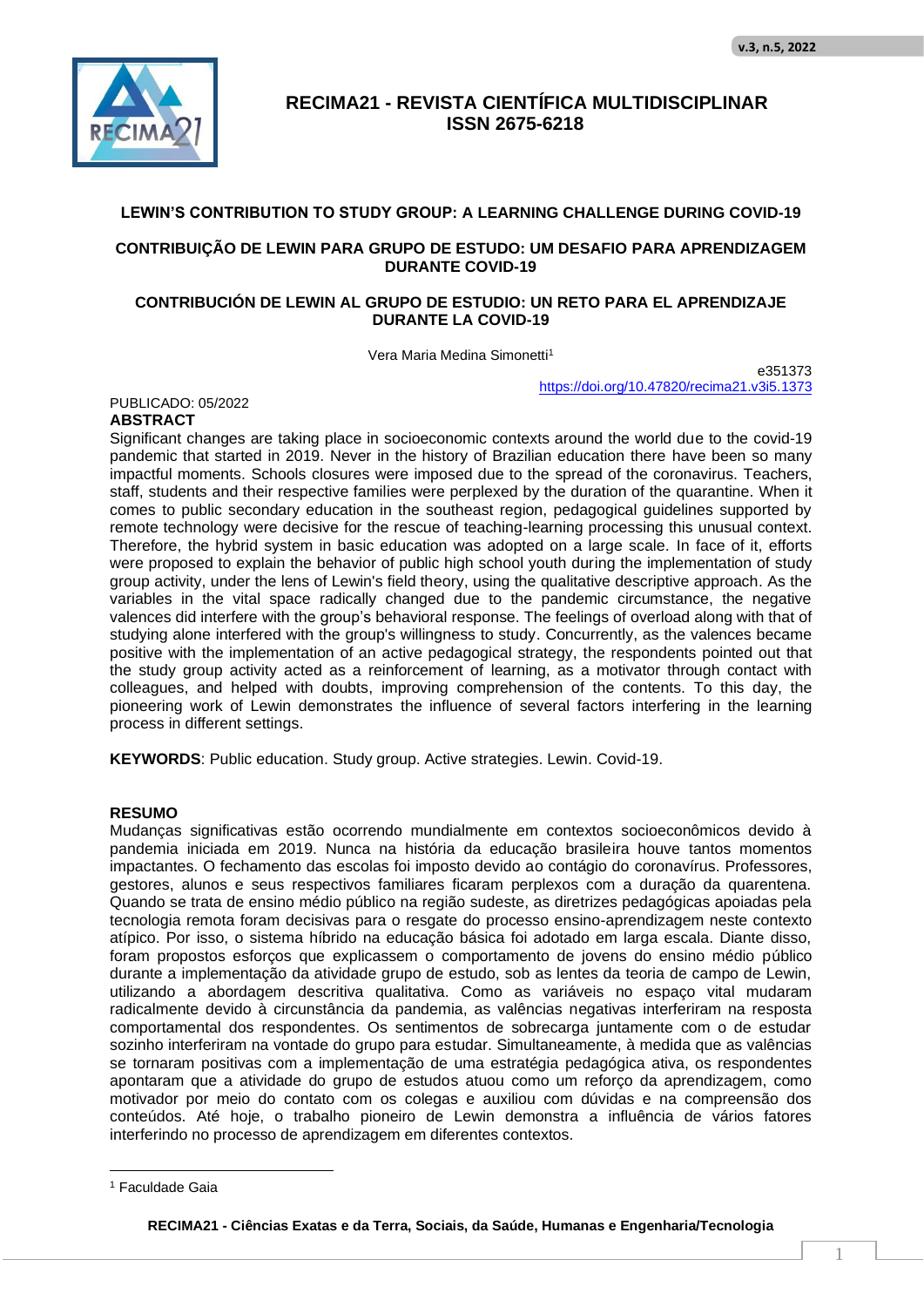

**LEWIN'S CONTRIBUTION TO STUDY GROUP: A LEARNING CHALLENGE DURING COVID-19 Vera Maria Medina Simonetti**

**PALAVRAS-CHAVE**: Educação pública. Grupo de estudo. Estratégias ativas. Lewin. Covid-19.

#### **RESUMEN**

En todo el mundo se están produciendo cambios significativos en los contextos socioeconómicos debido a la pandemia que comenzó en 2019. Nunca en la historia de la educación brasileña ha habido tantos momentos de impacto. El cierre de las escuelas se impuso debido al contagio del coronavirus. Profesores, directivos, alumnos y sus respectivas familias se mostraron perplejos por la duración de la cuarentena. En el caso de la escuela secundaria pública de la región sureste, las orientaciones pedagógicas apoyadas por la tecnología a distancia fueron decisivas para el rescate del proceso de enseñanza-aprendizaje en este contexto atípico. Por ello, se adoptó a gran escala el sistema híbrido en la educación básica. En vista de ello, se propuso explicar el comportamiento de los jóvenes de la escuela secundaria pública durante la realización de la actividad del grupo de estudio, bajo los lentes de la teoría del campo de Lewin, utilizando el enfoque cualitativo descriptivo. Como las variables del espacio vital cambiaron radicalmente debido a la circunstancia de la pandemia, las valencias negativas interfirieron en la respuesta conductual de los encuestados. La sensación de agobio junto con la de estar estudiando solo interfirió en la voluntad de estudiar del grupo. Simultáneamente, al volverse positivas las valencias con la implementación de una estrategia pedagógica activa, los encuestados señalaron que la actividad del grupo de estudio actuó como refuerzo del aprendizaje, como motivador a través del contacto con los compañeros y ayudó con las dudas y la comprensión de los contenidos. Hasta hoy, el trabajo pionero de Lewin demuestra la influencia de varios factores que interfieren en el proceso de aprendizaje en diferentes contextos.

**PALABRAS CLAVE**: Educación pública. Grupo de estudio. Estrategias activas. Lewin. Covid-19.

#### **1 INTRODUCTION**

Significant transformations are being undergone in the socioeconomic contexts in the world due to the coronavirus pandemic that started at the end of 2019. Schools' closures were imposed to many countries around the world due to the spread of covid-19, challenging the educational system nationwide. Never in the history of Brazilian education have there been so many difficulties and impacting moments as in the actual context. The schools were forced to shut down; teachers, staff, administrators, students and their respective families were perplexed by the duration of the quarantine. By November 2020, the vertiginous growth of statistics on contaminated and deaths characterized the emergence of the pandemic's second wave throughout the country. Tougher moments were registered in the first quarter of 2021. In parallel, the real need to maintain continuous education, generated struggles from the beginning to the end of 2021.

A more encouraging but trampled scenario for 2021 had been on health care by political impasses in Brazil, mostly related to priority groups for immunization against coronavirus. The professionals from the educational system were not included in these groups, leaving the schools with face-to-face activities cancelled since the beginning of the school year. Therefore, the hybrid system of teaching and learning in basic education was adopted on a large scale, offering both face-to-face and remote teaching, the former being conditioned to the risk of contamination.

In the past, distance learning in basic education in Brazil was offered for professional training courses, complementing teaching practices or for emergency situations, according to the Board of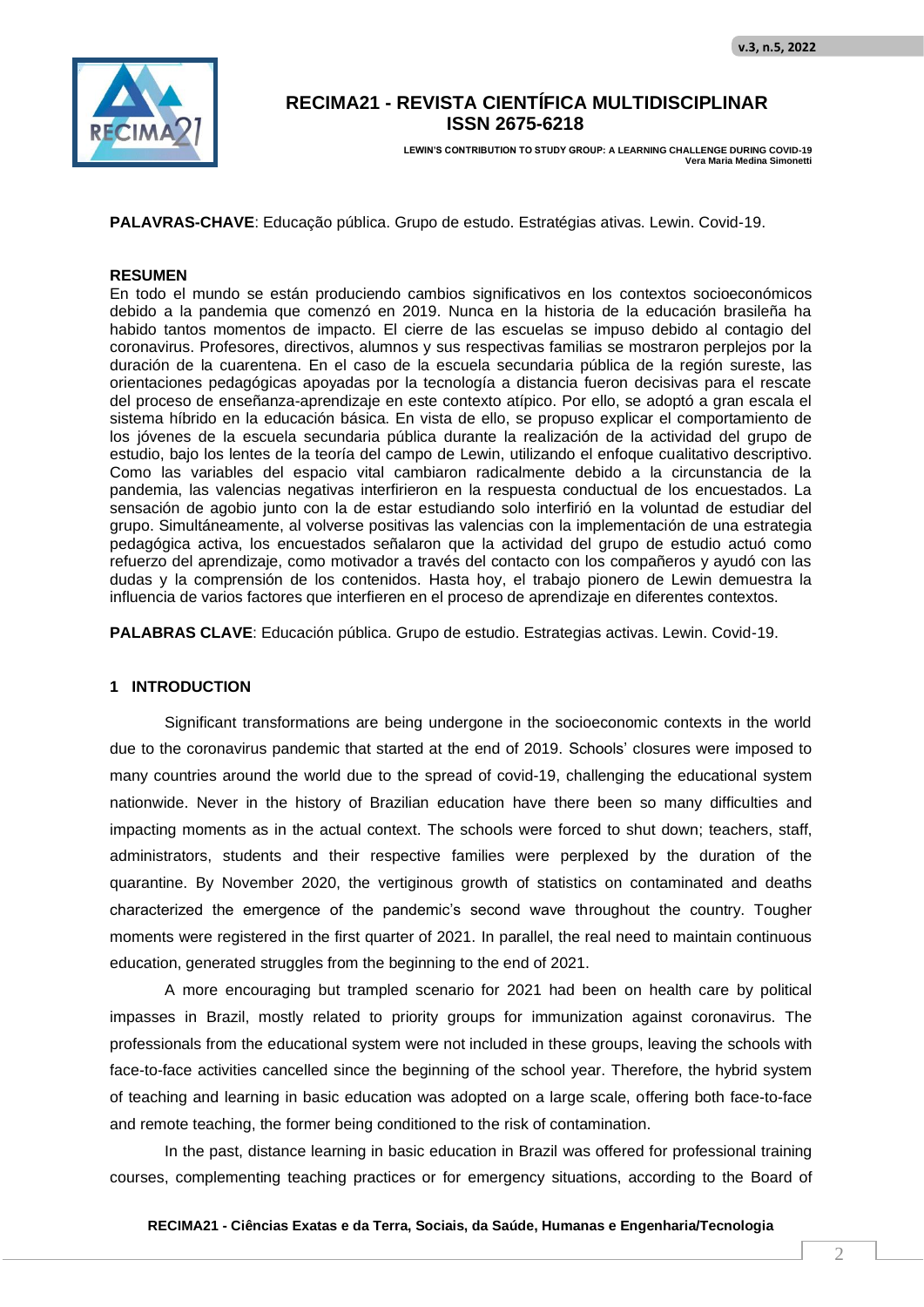

**LEWIN'S CONTRIBUTION TO STUDY GROUP: A LEARNING CHALLENGE DURING COVID-19 Vera Maria Medina Simonetti**

Education (BRAZIL, 1996). The pandemic scenario had led the framing of basic education as an emergency moment. Thus, the National Education Council (CNE) approved the guidelines for educational institutions, considering distance learning during the coronavirus pandemic. With regard to basic education, the CNE recommended that planning remote support could be conducted under the supervision of an adult to carry out study activities (BRAZIL, 2020).

When it comes to public secondary education in the southeast region, pedagogical guidelines supported by remote teaching technology were decisive for the rescue of teaching and learning process. The Rio de Janeiro State Education Department presented a Syllabus for Students 2021 to be applied by March 3<sup>rd</sup>. At the end of the document, a list of tips to succeed in remote learning was included, going from motivational activities to the organization of study and time management (RIO DE JANEIRO, 2021a). Following this line of reasoning, studies have investigated the benefits of active strategies in the teaching and learning process in basic and academic education. The results pointed out to the benefits of these tasks for motivation skills and commitment (FONSECA; VERNI, 2021; OLIVEIRA et al, 2020; SILVA, 2011; SIMONETTI, 1996, 2021; VERDIANA; DOS SANTOS, 2018).

Hence, accepting the recommendation of the CNE (BRAZIL, 2020) for secondary education related to adult supervision planning remote study activities and the recommendation of the Rio de Janeiro State Education Department (RIO DE JANEIRO, 2021a) for the use of study group activity during these essential pandemic times, we envisioned the possibility of sharing academic knowledge with senior students enrolled in public high school, coming from personal contact, and who were interested in participating in a research design.

During our approach with the adolescents, we observed that the understanding of the study group activity permeated their lack of knowledge regarding the definition, planning and application of this activity. Thus, there had been an interest in sharing our professional experience voluntarily, in a larger scope, combining theoretical knowledge with practical application through scientific lens.

Within this framework, we followed Kurt Lewin's contribution to the field theory analysis in which the learning process is seen as the interaction between individuals and their environment. As we believe that knowledge is socially constructed, this study intends to stimulate insights in participants and other people to reflect and reconstruct their practices, leading to the epistemology of the particular, as highlighted by Dezin and Lincoln (1994); it intends to have a holistic approach to education, considering social and emotional needs of students and their families. Therefore, the aim of this study is to explain the behavior of public high school youth during the implementation of study group activity, under the lens of Lewin's field theory, at covid-19 pandemic.

This study followed a qualitative methodology based on Dezin and Lincoln (1994), describing the historical content, through the authentic experience of each participant, during the study group. Afterwards it attempted to demonstrate the respondents' perspective of this activity, describing their psychological factors. The data collection methods were hermeneutical, seeking understanding of the context through the lens of Kurt Lewin who assertively emphasized "there is nothing so practical as a good theory" (WEISBORD, 1987, p. 70).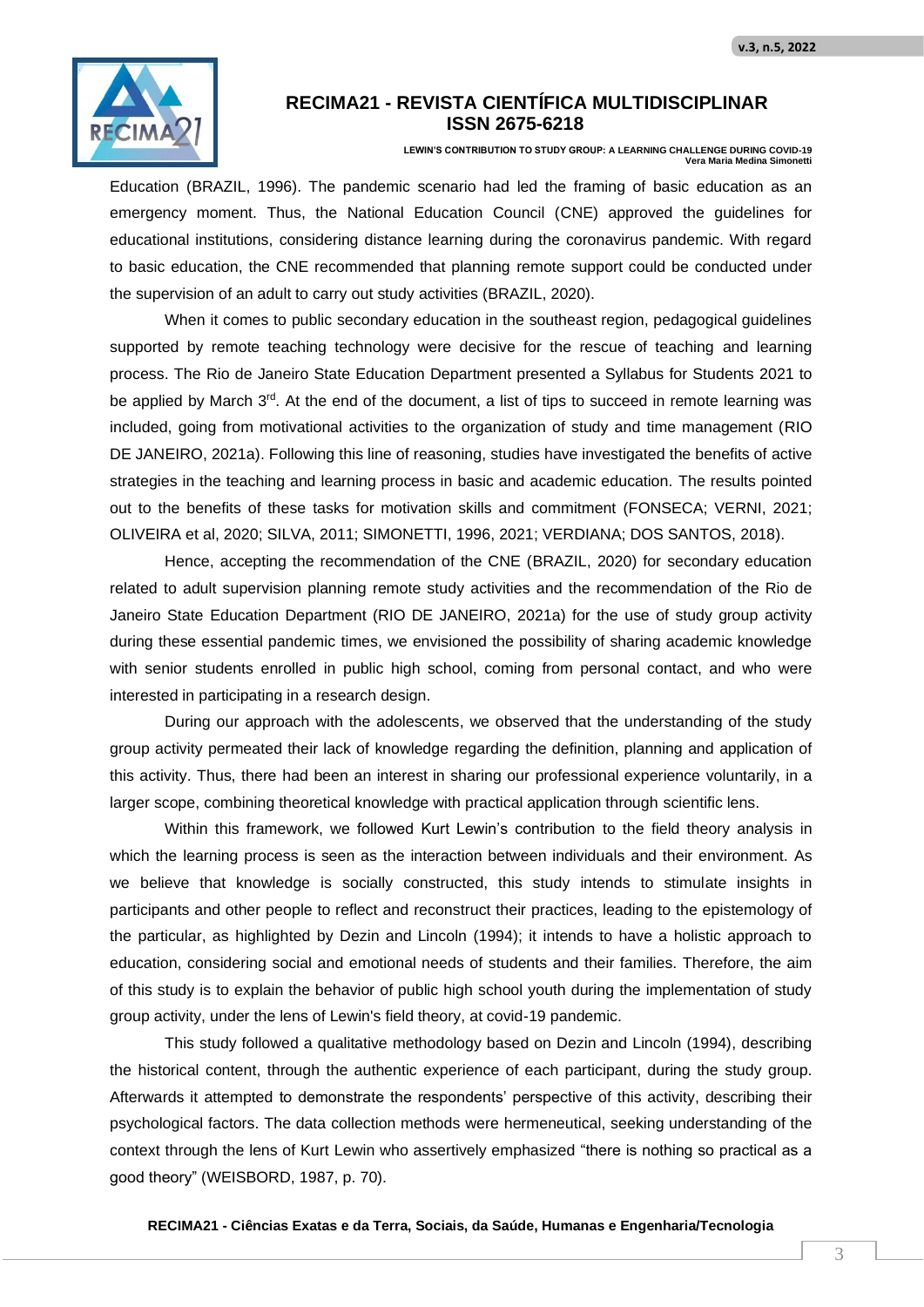

**LEWIN'S CONTRIBUTION TO STUDY GROUP: A LEARNING CHALLENGE DURING COVID-19 Vera Maria Medina Simon** 

#### **2 PEDAGOGICAL PLANS OF THE RIO DE JANEIRO STATE EDUCATION DEPARTMENT**

When the Brazilian schools were shutdown during the end of the first quarter of 2020, in an attempt to contain the spread of coronavirus, the school system was not ready to manager Educational Technology to the entire nation, as the regular teaching-learning process was personal and in the classroom. Therefore, the schools postpone the beginning of online activities, to have time to organize the pedagogical resources to remote process.

Within this scenario, the authorities in education developed a pedagogical plan organized and assigned by highly qualified lectures from the state of Rio de Janeiro. Later on it was presented to students at a face-to-face meeting in school units, in the first half of March, 2021. The curricular contents were being introduced in a staggered manner. The learning evaluation was bimonthly and consisted of participation in online classes, messages exchanged with teachers, attendance and performance of proposed activities and delivered on time (RIO DE JANEIRO, 2021a).

All schools curricular were freely accessible by an educational application that offered multiple ways as pedagogical resources. The high school subjects were made available in alphabetical order and organized by study guidelines, video classes and podcasts. In addition to these pedagogical resources, teachers could also include additional information on readings, exercises, links for consultations and live meetings.

### **3 STUDY GROUP ACTIVITY**

The first contact of students with curriculum material is individual; the reading and exercise practice included in this material encourage personal perspective but lacks intellectual irrigation. The active pedagogical strategies, such as study group, fulfill this need for cognitive stimulation, as each student develops their own means of study through exchange of knowledge. The gaps in certain topics can be filled with explanations from classmates and teachers. However, individual learning is influenced by writing down teachers' lectures, along with the dispersive elements found in the classroom or outside it, resulting in passivity and disinterest from the students. Schoenherr (2006) commented that the effectiveness of learning provided by study group is greater than that of individual basis, due to the dynamic context in which it takes place.

The study group activity allows students to accelerate learning by reading, reflecting and exercising together on the subjects. In addition, the activity eliminates procrastination, as the study with other colleagues allows the experience to be more motivating and less tedious. The organization of a schedule with dates and contents to be prepared in advance encourages prior study; focus on stipulated subject matter and on commitment to the group.

In this regard, we can mention the Pforzheimer Learning and Teaching Center (PLTC), located in Massachussets, United States of America, that helps educators with different teaching techniques and pedagogical innovations and helps students to maximize their educational opportunities and academic potentials. Those responsible for the PLTC stated that with the study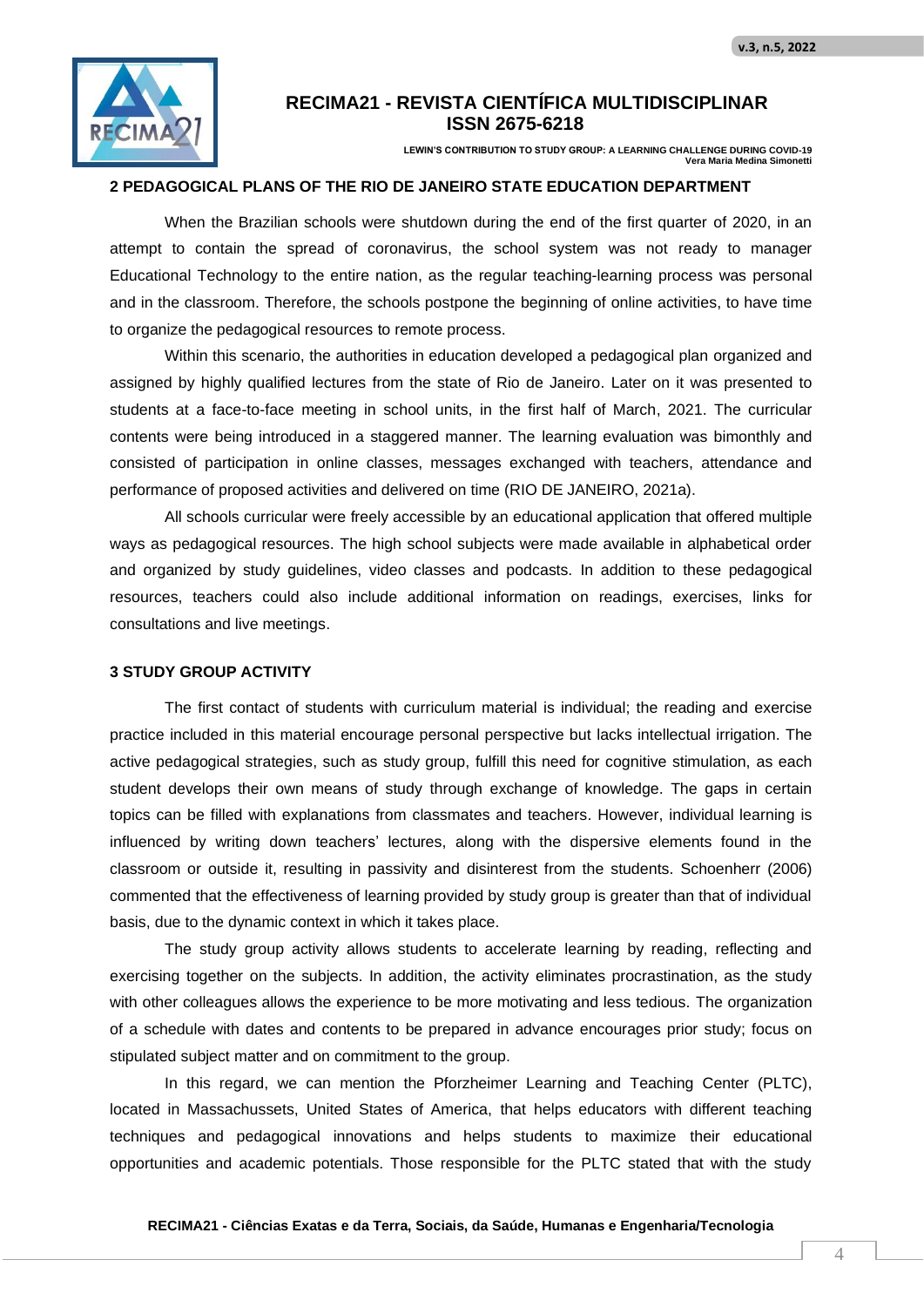

**LEWIN'S CONTRIBUTION TO STUDY GROUP: A LEARNING CHALLENGE DURING COVID-19 Vera Maria Medina Simonetti**

group, students develop skills to discuss topics, to put their ideas, to notice gaps in their learning, to learn from each other and to socialize with their peers (SCHOTKA, 2020).

The bond of friendship between the participants is not a *sine qua non* aspect for the formation of the group. The interest in studying is the most important, along with availability and dedication. A member of the group must play the role of leader to convey to everyone the rules and objectives to be followed and what is initially planned. During the study, the leader is the one who discourages parallel conversations in favor of promoting knowledge sharing. The member, who has more confidence in a given topic, leads the explanation. Meanwhile, the participants must keep respect and an open mind to what their peers are saying.

Slaymaker (2020) presented the 4Ws (Who, When, Where and What) to build an effective study group. She described *who,* a choice of 3-6 group members that needs to take into account the intention of the participation: to study and not for leisure. In deciding *when* and *where* to meet, a constant and mutual agreement of day/time/place is important, variations are possible when applied to the situation. In *what* to study, a syllabus must be distributed considering the frequency of the meetings. Finally, Slaymaker highlighted two factors for the group's success: developing an agenda and distributing content for each stipulated meeting. This planning allowed each participant to prepare the material in advance.

### **4 THE FIELD THEORY OF KURT LEWIN**

Kurt Lewin has been an influential classical scholar in the field of psychology and social science with the studies of field theory. Lewin was concerned with the scientific base of psychology. Therefore, focusing on formal principles that would account for human behavior, he used a mathematical system based on geometry called Topological Map that would serve as a foundation applied to every class of human problem, delineating a force field analysis, which would allow a look on problems that could not be measured in ordinary ways. He continued explaining life in a *vital space* where the forces would hold or push the individual to a certain tension situation, originating the source of energy for action. Marx & Hill (1978) added that vital space can be described as the sum of effective psychological factors at a particular time for a given person. The force field analysis was Lewin's unique problem-solving tool which pushed the individual toward solutions or away from them; achieving a goal would balance the forces.

The field theory emphasizes the importance of considering the situation as a whole, which includes matters past, present and future, concrete and abstract, actual and imaginary-will interpreted as simultaneous aspects of a situation (BIGGE, 1964). Therefore, learning is a dynamic process as it refers to a multitude of different phenomena. As used here, learning involves at least cognitive structure, motivation and group belonging. The field theory underlines the importance of the individual and democratic values in a vital space where people exchange views, norms and actions. No matter how decisions are taken, they are a function of shared norms. Lewin's core thinking contributed with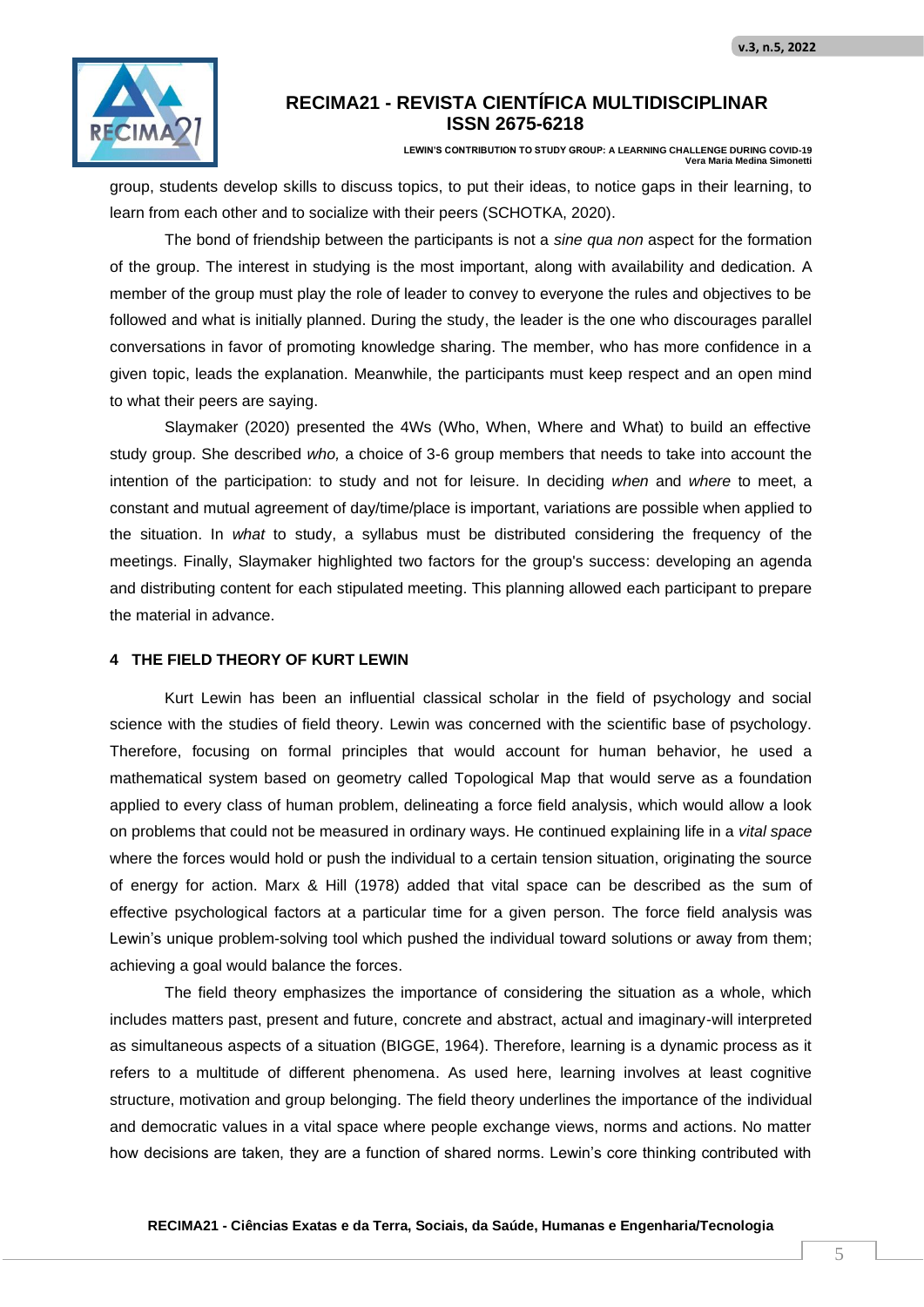

**LEWIN'S CONTRIBUTION TO STUDY GROUP: A LEARNING CHALLENGE DURING COVID-19 Vera Maria Medina Simonetti**

an orderly method for dealing with human issues. Consequently, Lewin strove to free the world from prejudice and self-hate through social science (WEISBORD, 1987).

Lewin (1951) presented a formula which could explain any kind of situation:  $B = f(p, e)$ ; where *B* stands for behavior, *p* means person and *e* environment. That is, behavior is a function of person and environment. The state of the person and the time he/she is on the environment influences any psychological event, notwithstanding their relative importance be different in different cases. Actually, a well-motivated person can learn how to learn from everyday practice. Based upon this context, the learning process depends on the interaction between person and his/her environment.

A cooperative social problem was built by Kurt Lewin's solving methodology, underlying full participation of research subjects, by doing to learn. Therefore, Lewin's valuable contributions must be updated in recent practice, making breaks through in theory and practice. This is the scope of this study, concerning on perception of reality, running meetings, team development, sense of self-worth and commitment; as much as motivation skills, participative work design and environment change, investigating the effects of an active pedagogical strategy on senior students' vital space during a pandemic.

#### **5 RESEARCH DESIGN**

This study was based on descriptive qualitative approach, presenting the historical content through the authentic experience of each participant during the study group, seeking its understanding through the lens of Kurt Lewin (1951). The goal was to explain the behavior of public high school youth during the implementation of the study group activity at covid-19 pandemic. The sampling plan and procedures were introduced throughout the implementation of the activity, following the 4ws presented by Slaymaker (2020).

The data gathered was hermeneutical, using the methods of observation, face-to-face group interviews and questionnaires (DEZIN; LINCOLN, 1994). The observed facts were recorded through field notes, during and after each meeting. The interviews were conducted in-person and registered later on in order to avoid shyness and discomfort (FONTANA; FREY, 1994). The three questions were semi-structured, starting with open ones and leaving spaces for comments. Soon after, the main points raised were noted, along with our impressions of the facts. The questionnaire was structured, with 14 closed items in the form of statements for the respondents to assign, on a 3-point agreedisagree scale (*agree*, *sometimes* and *disagree*), how well each item fits their individual experience. These methods were selected for providing guidance and capturing the perspective of the participants, individually and collectively. Each respondent was presented with procedures explaining how to answer the instruments and assurance of strict confidentiality.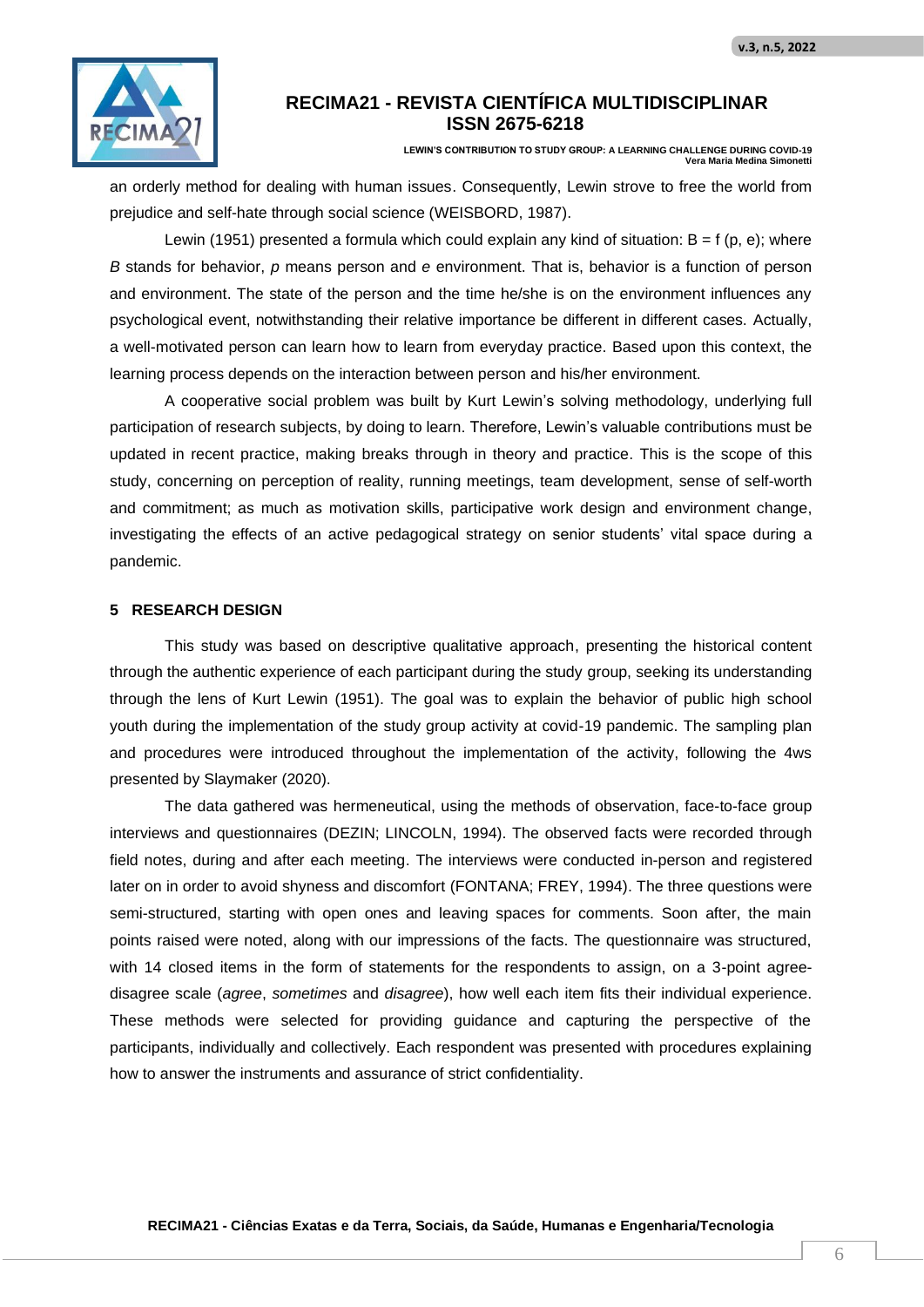

**LEWIN'S CONTRIBUTION TO STUDY GROUP: A LEARNING CHALLENGE DURING COVID-19 Vera Maria Medina Simone** 

### **6 THE STUDY GROUP AS A LEARNING ACTIVITY**

The planning of the learning activities followed the 4Ws (Who, Where, When and What) proposed by Slaymaker (2020) to build an effective study group, as shown below.

#### **6.1 Planning Who**

At first, the participants were nine senior students officially enrolled in 2021 at the same public-school year, located in Maricá, a city in the Metropolitan Region of Rio de Janeiro. Since the first contact, the number of interested senior students decreased until the group reached five members: four seniors and the researcher. Those who left the group had personal issues that would prevent them from attending the meetings.

Since the first contact for the selection of participants, it was explained that we would be conducting a study to register the correct implementation of the study group and contribute with the records derived from its practice. All of them received this information with enthusiasm and agreed to participate. It was noticed that at our first meeting, the participants seemed shy at first, but they became more outgoing with the construction of each group member's responsibility upon consensus. What follows, is a description of the ten guidelines:

1. All the participants should have to follow covid-19 health prevention protocols;

2. The researcher should be responsible for planning and organizing the curriculum content through a Study Schedule;

3. Group members should have to really want to study and wish a good result in the national school exam (known as ENEM, the SAT of Brazil);

4. Each member should attend the meetings with readings and exercises done;

5. Each member should bring their own notes;

6. The leader should be responsible for defining in advance, together with the group, the time and meeting place;

7. The leader should be responsible for reminding the contents to be studied and for keeping everyone focused during the meetings;

8. All members should maintain discipline;

9. Each meeting should be 60-90 minutes long, with 15 minutes for breaks between subjects;

10. Each member should be assiduous and punctual to meetings.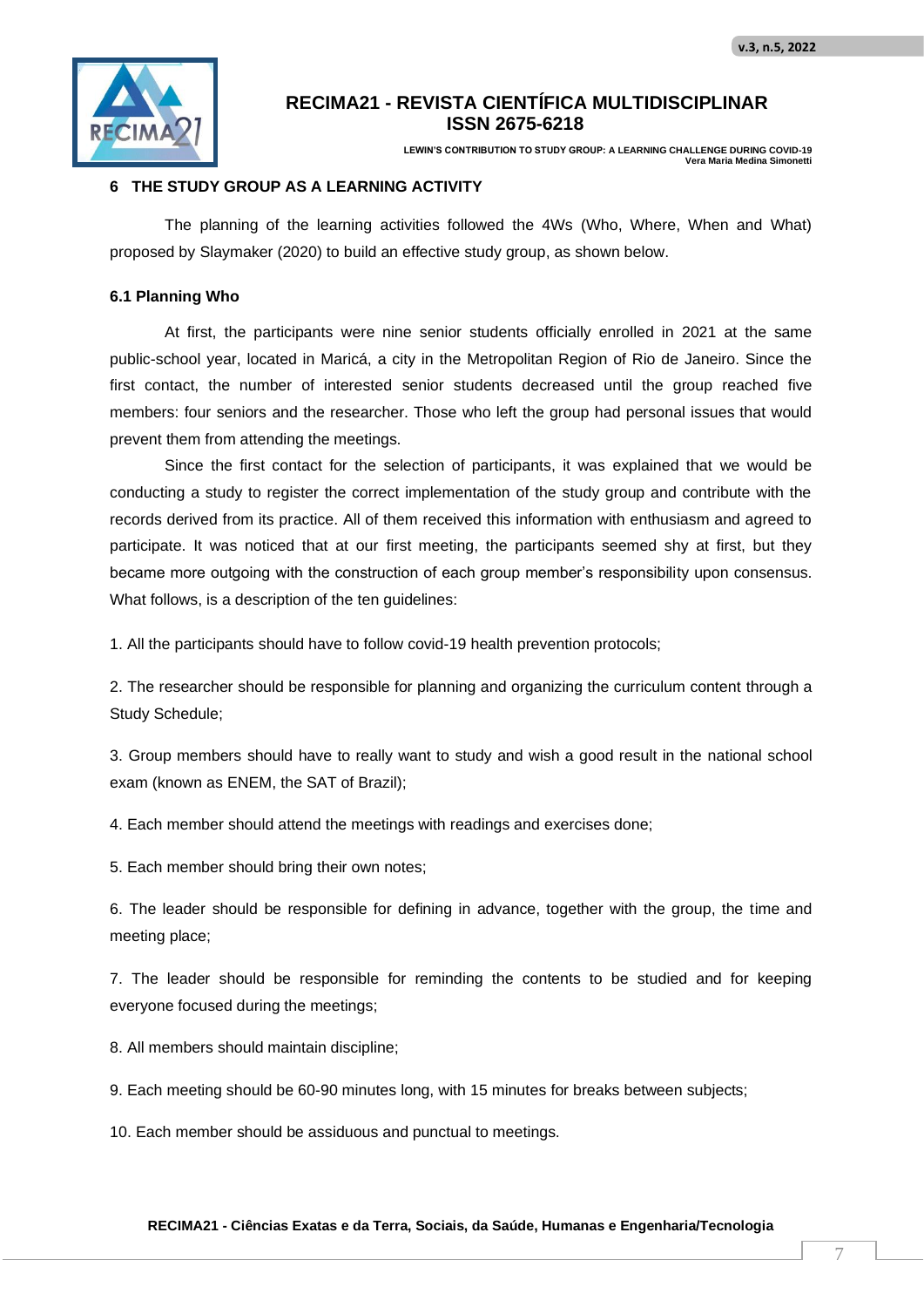

**LEWIN'S CONTRIBUTION TO STUDY GROUP: A LEARNING CHALLENGE DURING COVID-19 Vera Maria Medina Simonetti**

The four group members had mobile digital equipments and no connectivity problems. They had reliable internet access, as well as personal computers and cell phones to work on. The age group was 16 to 18 years old, two females and two males. After the first meeting, the only 18 years old male participant left the group for personal reasons, when we continued with three underage seniors until the end of the activity.

#### **6.2 Planning Where**

The place for the meetings was alternated between two homes of the participants, always in an outdoor area where tables and chairs were previously sterilized. The other sanitary protocols against the coronavirus were hands hygiene, use of face mask, social distancing and individual use of equipments and materials.

#### **6.3 Planning When**

The study group activity could be conducted in-personal or remote mode. As the participants in this study came from families that strictly followed the sanitary protocols against the coronavirus, we decided that the meetings would be in-person, always on Saturdays, preferably in the afternoon.

#### **6.4 Planning What**

The study began along with the official school calendar in early March 2021. The four participants (including the researcher) discussed their individual study habits and how they would include this new modality in their self-routines. The senior students chose to follow the order of the contents presented by the educational application, podcasts and reading material.

The researcher was responsible for preparing, supervising and solving doubts regarding the applicability of the study group activity. Once the work began, the researcher left as a direct participant, in order to make room for the group's initiatives and responsibilities during the studies.

#### **6.5 The data collection methods**

The agenda for data gathering followed the places and dates for the group meetings according to the Study Schedule. All seniors answered the same questions and in the same order. The records included field notes from the observation method, reports from face-to-face group interviews and questionnaire responses. The interview and the questionnaire methods were applied in an empathetic way, without interfering or influencing each participant's response, as it should be according to Fontana and Frey (1994), as we shall see below.

#### a) Observation

The beginning of each study group meeting was always about friendly conversations, focused on daily life issues. Later the seniors started their studies with attention and participation, as they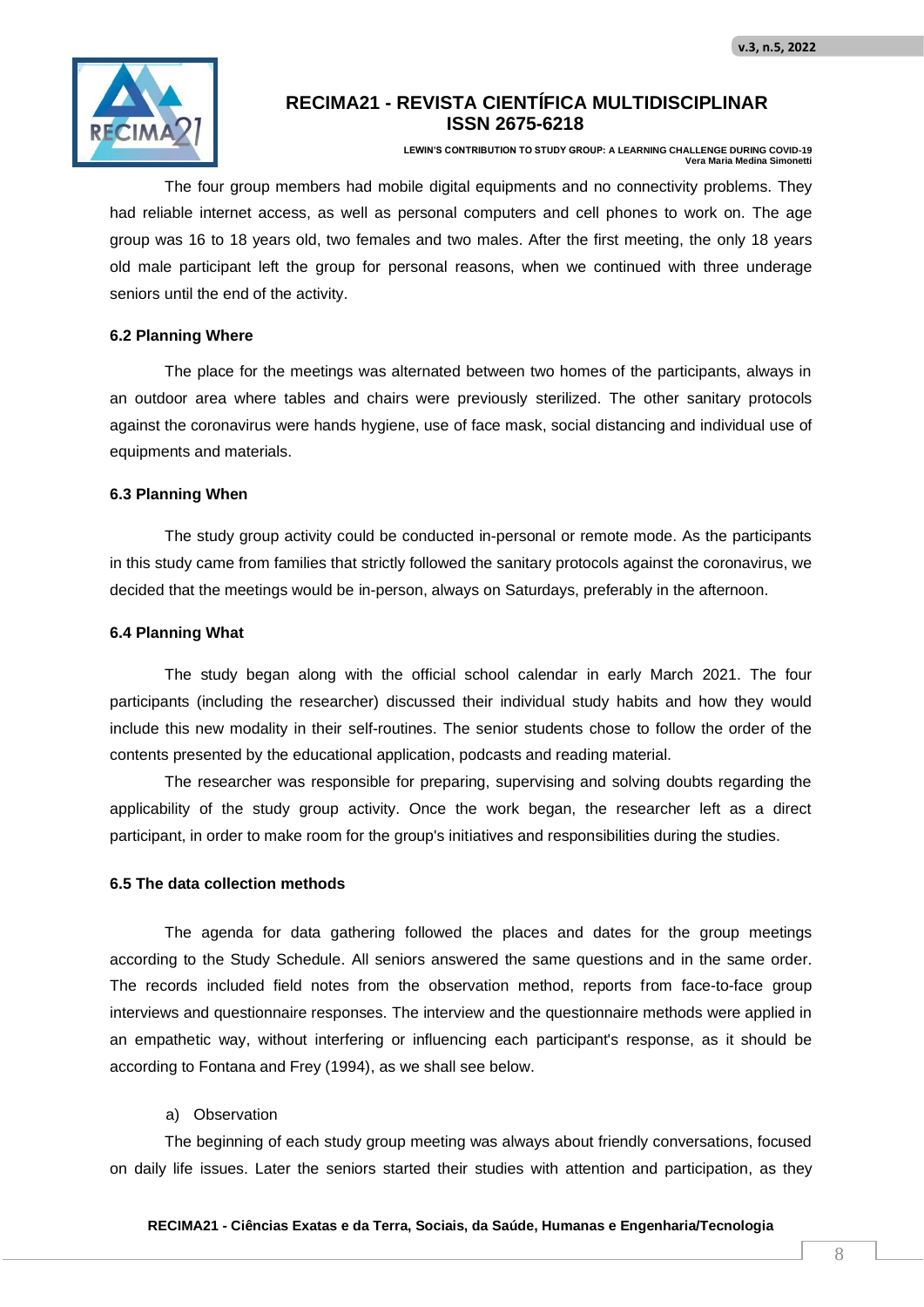

**LEWIN'S CONTRIBUTION TO STUDY GROUP: A LEARNING CHALLENGE DURING COVID-19 Vera Maria Medina Simonetti**

attended the meetings with their syllabus done. It was observed that the educational application platform was consulted during the study, when they felt the need for further research. The active participation allowed them to contrast their ideas and expand their knowledge. The speech of one of the participants was highlighted: "I'm feeling more motivated to study. It was difficult to have discipline before the study group".

### b) Group Interview

The group interview was face-to-face mode, when three open questions were applied during the first and second meetings. A summary of the participants' comments is presented, following the order of the questions:

## *1. How are you feeling with the beginning of the study group?*

They answered that they felt well and one senior said that he was worried about not being able to keep up with it as he had been having a hard time studying since the lock down. The other participants commented that they would help him.

### *2. Could you comment on the Study Schedule guidelines for the meetings?*

All the respondents indicated that they did the tasks and that they were motivated with the initial content of the senior year, although they found it easy. They concluded that it should be a revision of early years.

### *3. How was your adaptation with the educational app?*

The respondents commented that it was different from last year's application and that they had difficulty finding the written material until they received help from the study group leader the researcher accessed the educational application to guide the leader in this specific doubt.

## 4. *At the end of the questions, the moment was free for comments.*

They mentioned that they felt ignored by the school management and that they had no one to look for with questions. The regular phone number provided did not answer. They emphasized that they felt discredited with their efforts, after having carried out all the teachers' demands during the first year of the pandemic. Their concern with the low quality of teaching for ENEM was also mentioned.

### c) Questionnaire

Within the third meeting, the questionnaires were handed out to each respondent while the researcher stayed away from the delivery location, however close enough in case they had any questions about the items. The completed questionnaires were placed in the same return envelope by each participant, without the need for identification. Afterwards, they began their studies. In order to present an overview mapping of these responses, the items were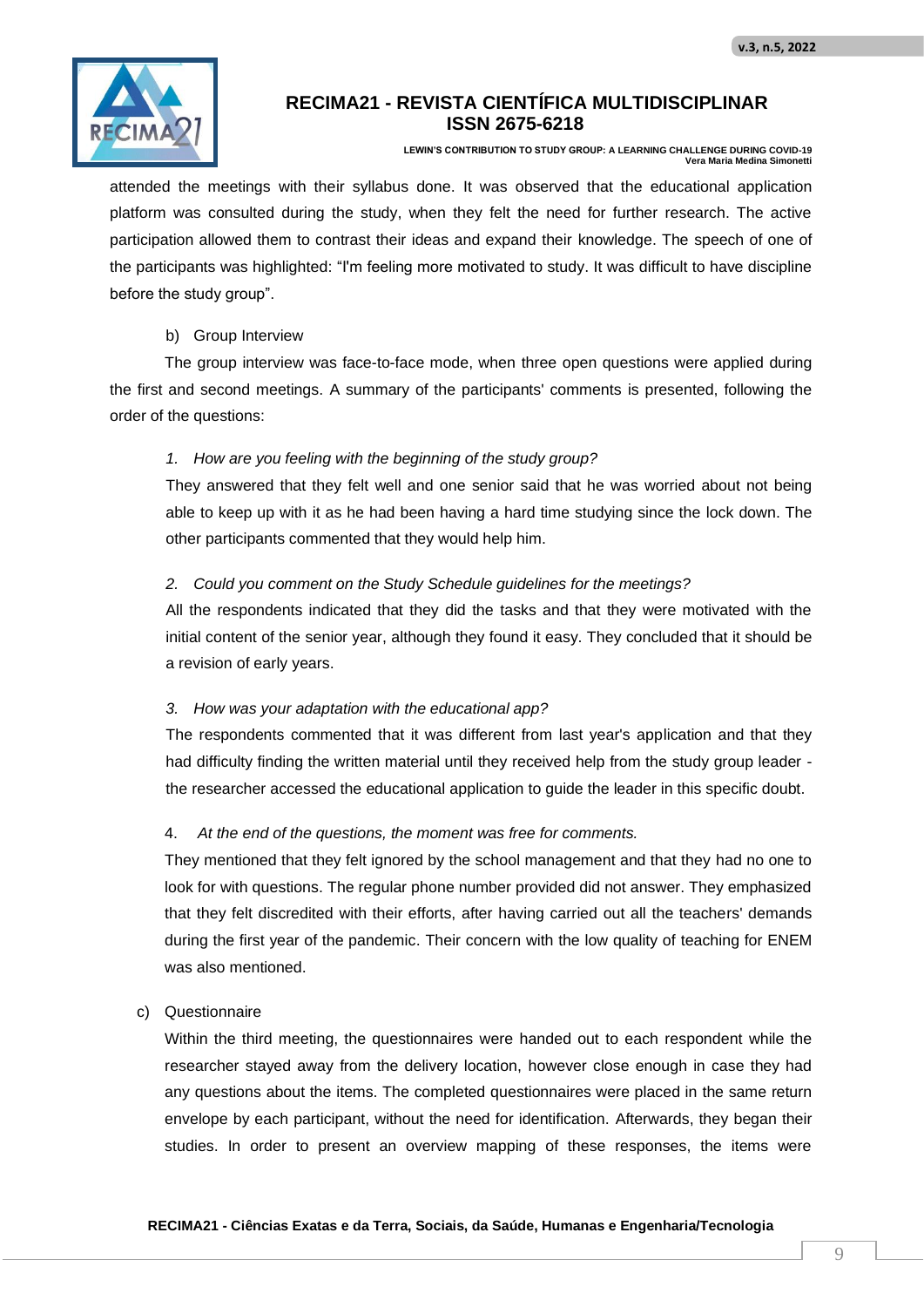

**LEWIN'S CONTRIBUTION TO STUDY GROUP: A LEARNING CHALLENGE DURING COVID-19 Vera Maria Medina Simonetti**

organized into categories, according to the highest frequency received. The respondents ranked the items favoring about their participation in the study group activity:

- $\checkmark$  It served as reinforcement of learning, as a motivator through contact with colleagues and helped with doubts and understanding of the contents;
- $\checkmark$  The meetings on Saturdays and the predetermined time between 60-90 minutes were favorable for learning. It was a form of organization and motivation for studies;
- $\checkmark$  The activity brought back the socialization with their peers. They benefited from the collective exchange of knowledge.

The respondents also ranked the items unfavoring their participation in the study group activity:

- $\checkmark$  They could not go further with their studies and that they felt overwhelmed;
- $\checkmark$  The pandemic situation also sometimes interfered with the willingness to participate in the group.

Following this statement, one can visualize that any social environment is maintained through processes. A list presenting ten guidelines was established, through consensus, during the process of implementation, as seen earlier in the formation of the group. The study group formation was built on norms since the beginning, as norms and groups decisions are related. A list of study group's guidelines, presented in earlier study by Simonetti (2021), was vital to the performance of the activity.

### **6.6 Emergency stop against covid-19**

In late March 2021, the study group members would meet for the fourth time regarding content review. Within the three senior students, only one would participate. The other two claimed that it was impossible to participate that day for personal reasons. It is worth mentioning that this meeting was the first time that the majority signaled an impediment to attend. The fact that the assignment was a content review, added to the new restrictive protocols against the coronavirus might have reduced their motivation, affected their interest and their concern about the level of health security.

Unfortunately, the pandemic registered dynamic numbers by April, proving to be the biggest pandemic ever in the nation. By the end of this month, Brazil beat its own monthly record for the number of deaths in this pandemic, reaching almost 81,000 (O GLOBO, 2021; WHO, 2021). A new stop had been set by the authorities in several regions of the country, including the state of Rio de Janeiro. The sanitary protocols were extended to the public area, reducing once more the number of social contacts in Maricá city (RIO DE JANEIRO, 2021b). With this, the in-person meetings of the study group activity were interrupted. As the pandemic panorama showed no improvement in short term, the participants decided to cancel the study group activity.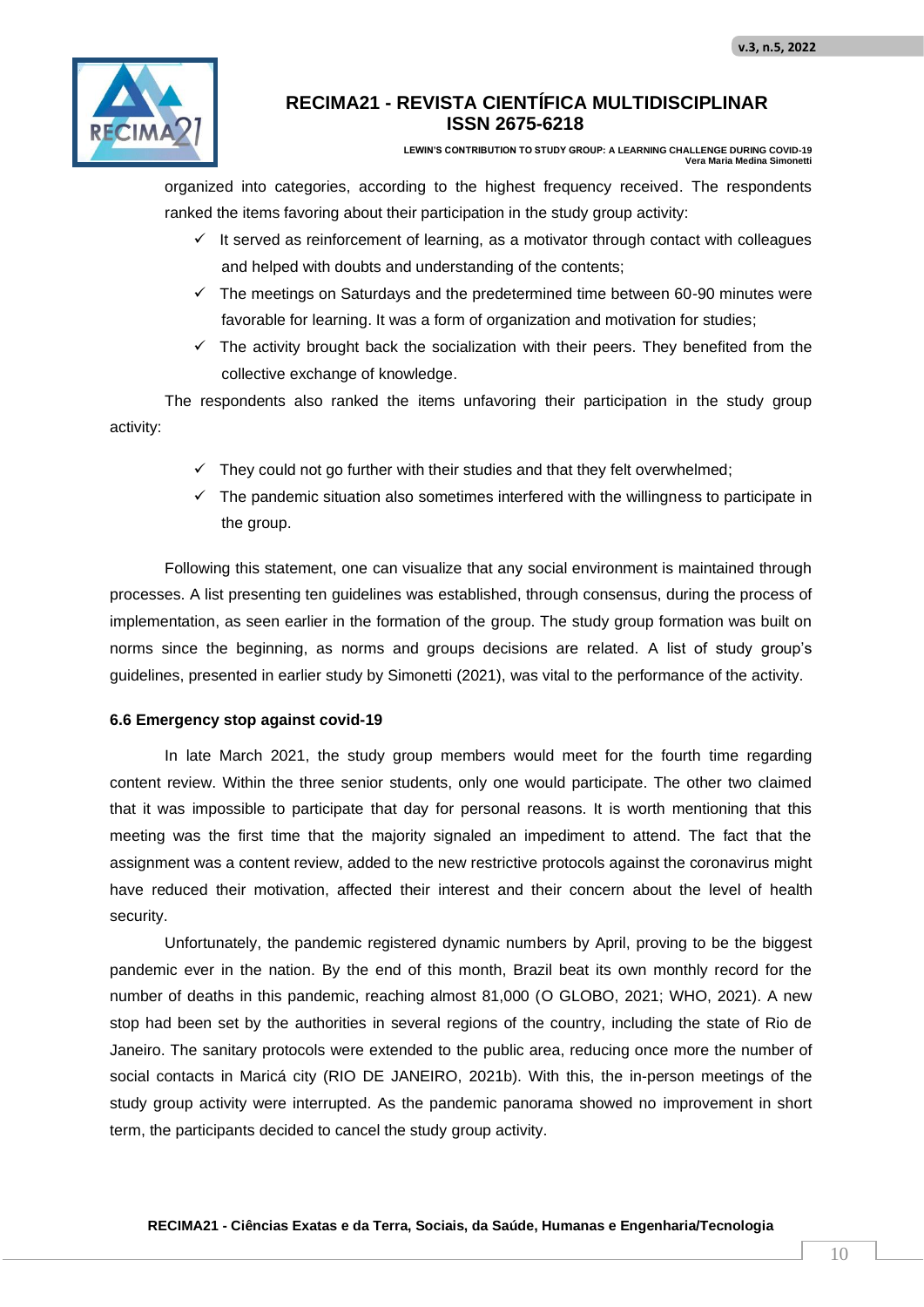

**LEWIN'S CONTRIBUTION TO STUDY GROUP: A LEARNING CHALLENGE DURING COVID-19 Vera Maria Medina Simon** 

### **7 RESULTS**

The free access to digital learning in a virtual environment, in addition to the guidelines of the National Education Council (BRAZIL, 2020) and of the Rio de Janeiro State Education Department (RIO DE JANEIRO, 2021a) were vital for our initial reflections regarding on how to make a difference in the community and for the implementation of the methodological practice of the study group activity described here. Unfortunately, the hands-on practice period, which would be from March to June 2021, could not be completed due to compliance of the sanitary protocols against the coronavirus.

Three consecutive meetings were held on March of that year. The meetings began with the researcher direct participation with the senior students to collect information and help in methodological practice. The data collected consisted of field notes from the observation method, reports of the face-to-face group interview and questionnaire responses. Subsequently, the study started with active participation of all group members, consulting the educational application. The respondents' rapid adaptation and possibility of overcoming while learning this activity were observed. The respondents were able to follow the Study Schedule as proposed. The group completed the two first months of the syllabus by the end of March.

As the pandemic situation took over and the application of sanitary protocols became a daily routine, reflecting on schooling, these senior students faced a change in their force field which is also related to social change. As Lewin's behavior formula  $f(B) = p.e$  indicates, the sudden change from face-to-face teaching to remote one modified the elements present in their vital space: from classroom to homeschooling, from classmates to studying literally alone and from printing material to digital one. The effects of quarantine would certainly be felt.

The implementation of the study group made it possible to approach each group member inperson, in compliance with health safety protocols, and took them away from their discouragement and procrastination to study, due to the absence of the school environment. All seniors agreed that the study group activity acted as a reinforcement of learning, as a motivator through contact with colleagues and helped with doubts and improved understanding of the contents. They reported that they felt good at the group meetings. Most agreed that the activity was a form of organization and motivation for studies. They stated that the meetings on Saturdays and the predetermined time between 60-90 minutes were favorable for learning. Concurrently, they felt ignored by the school management and discredited in their efforts during the pandemic chaos last year. These facts further increased their concern facing the quality of education offered for national exam.

Nevertheless, the majority indicated that sometimes, even participating in the study group, they could not go on with the studies and they felt overwhelmed. These statements are the reflection of the pandemic context, acting on the group's routine and willingness to study; a situation that Brazilian society never lived before. As Lewin (1951) suggested, the forces in the senior students' vital space were being affected by outside stimulus which were causing a psychic tension interfering on their state of readiness. These forces were pushing them away from their studies.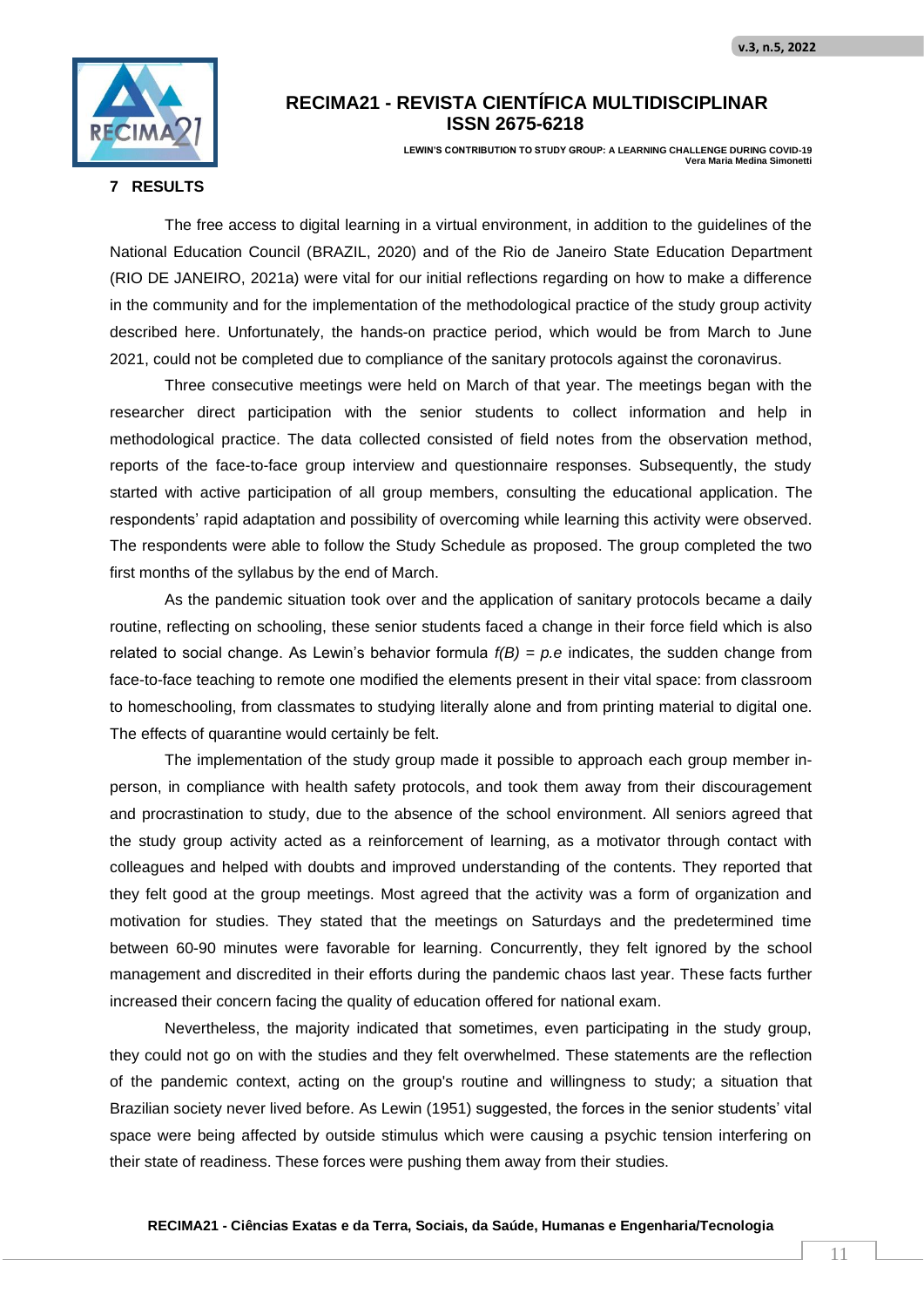

**LEWIN'S CONTRIBUTION TO STUDY GROUP: A LEARNING CHALLENGE DURING COVID-19 Vera Maria Medina Simonetti**

It was possible to note other pandemic implications in the daily lives of these young participants, such as the long duration of school closures. One of the seniors highlighted that she could not understand the opening of several commercial and service establishments, such as gyms and private schools, while public schools remained closed. She also did not understand why the hybrid learning system was not put into practice. Another respondent agreed with her. It was informed that this decision was to mitigate the effects of the new coronavirus pandemic, given that education professionals *were not included* in the priority groups for immunization in our country.

Several aspects affect the formation of attitudes and their changes, such as experiences with other people. Any human behavior seeks to find consistency in terms of social situations features. The pandemic led to this experience which made many people question their attitudes at individual and social levels. The participants' behaviors during the study group activity were also due to the characteristics of these individuals and the pandemic context they were immersed in. Hence, the learning process could only take place, as the senior students could adjust to this unique reality; when their attitudes changed, transformation could be perceived through praxis.

Based upon this context, one can reflect that the learning process depends on the interaction between the person and the environment. The respondents could only change the passive image of themselves because the environment changed for good with group study participation, offering a different perspective to knowledge. Therefore, we postulated the Lewin's theory could explain how the environment could propagate the fluid of language. With this group activity, the learning process could be constructed by the students gathering all the necessary information and motivation from the environment. The relationship maintained with objects and people around them certainly had an enormous impact on their perception of the world, as it enhanced analytical thought. This active pedagogical strategy was able to contribute to perception of reality, running meetings, team development, sense of self-worth and commitment, motivation skills, participative work design and environment change.

Overall, one can notice that observing the study group implementation through force field analysis, as suggested by Lewin (1951), each member's vital space had valences that would hold or push him/her to a certain tension situation. The positive valences would push the individual in the direction of accomplishing the tasks, while the negative valences would hold or pull the individual away from them. Each successful study group meeting stimulated each member to exchange views and actions, balancing forces at the end. To this day, the pioneering work of Lewin demonstrates the influence of several factors interfering in different learning settings.

### **8 FINAL CONSIDERATIONS**

Significant changes are taking place in socioeconomic contexts around the world due to the covid-19 pandemic that started in 2019. Questions have been raised and responses shared to meet such a challenge around the world. It could not be different in Brazil, where the sanitary crisis has led to investments in education technology which has never been seen before. This situation has urged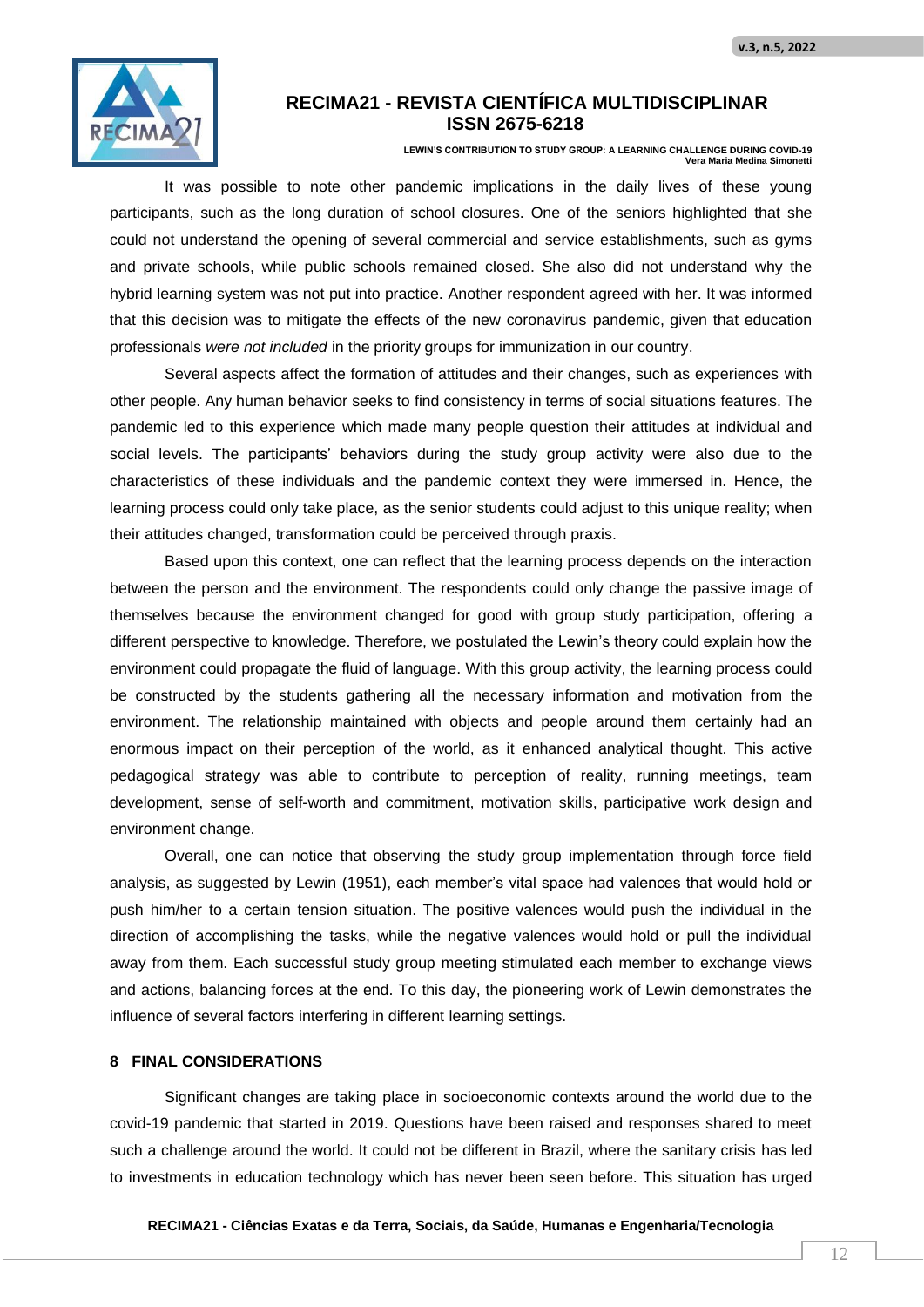

**LEWIN'S CONTRIBUTION TO STUDY GROUP: A LEARNING CHALLENGE DURING COVID-19 Vera Maria Medina Simonetti**

the possibility of hybrid learning which combines traditional classroom and remote teaching at all educational levels (LIMA; MOTA, 2021; PASINI et al., 2020).

The need to think more about pedagogical guidelines, which would involve high school teachers and students at Rio de Janeiro state, stimulated important technological advances: expressive improvements in access to digital culture and differentiated attendance to students with restricted access to it. Still, among the latter, those who did not have digital tools or connectivity were assisted with printed material and face-to-face pedagogical mediation at their school unit, taking into consideration the sanitary protocols.

This study provided an opportunity for senior high school students to participate in another study activity with organization and discipline. Participants left the comfort zone of the passive learning process and launched themselves into the development of a face-to-face modality. This emancipator experience was possible due to their common interest, availability and dedication of each member to participate in the research. The knowledge shared allowed critical and reflective development of the contents and on-site experience of the activity.

From another perspective, the Syllabus for Students 2021 (RIO DE JANEIRO, 2021a) was perceived as imposing by the respondents who felt subdued in the pedagogical process regarding the planning of remote education. Paulo Freire (1996) reported that these actions come from a model of banking education when knowledge is entered by the learner in a non-critical way, castrating the action-reflection relationship of learning. Besides the motivational tips presented in the Syllabus, there was a lack of minimum guidance regarding the application of the study group activity, due to the excessive rationality of the technological context which it was immersed. In spite of the benefits of technological remote teaching, especially in this historical context, cognizable gaps lack space in the educational context.

What is clear is that the pioneering work of Kurt Lewin in social psychology gives us until nowadays the understanding of the influence of several factors in the learning process in different settings. This pandemic situation also indicated that the students' families need to be offered online interactive session and one-to-one support to be able to build confidence to confront the new challenges of distance learning. Family members have struggled to figure out technology language going from internet access to the use of computers and/or cellular phones as "classroom"; to understand that if their kids are using online educational resources, they are not playing games or talking to friends, they are accessing digital learning.

With this study developed in Brazilian culture and during the covid-19 pandemic, we hope to have stimulated new knowledge through this practical alternative for school learning and for life; having collaborated with the specific problems of daily school life or for other similar contexts, stimulating the tacit knowledge of each one, with the purpose of generating new meanings, contributing to the real life of teachers and students through a heuristic look, leading to naturalistic generalization of the results presented. Horton and Freire (1990) already warned: we have to be inserted in a permanent search process, because without it, we would die in life. As a result of our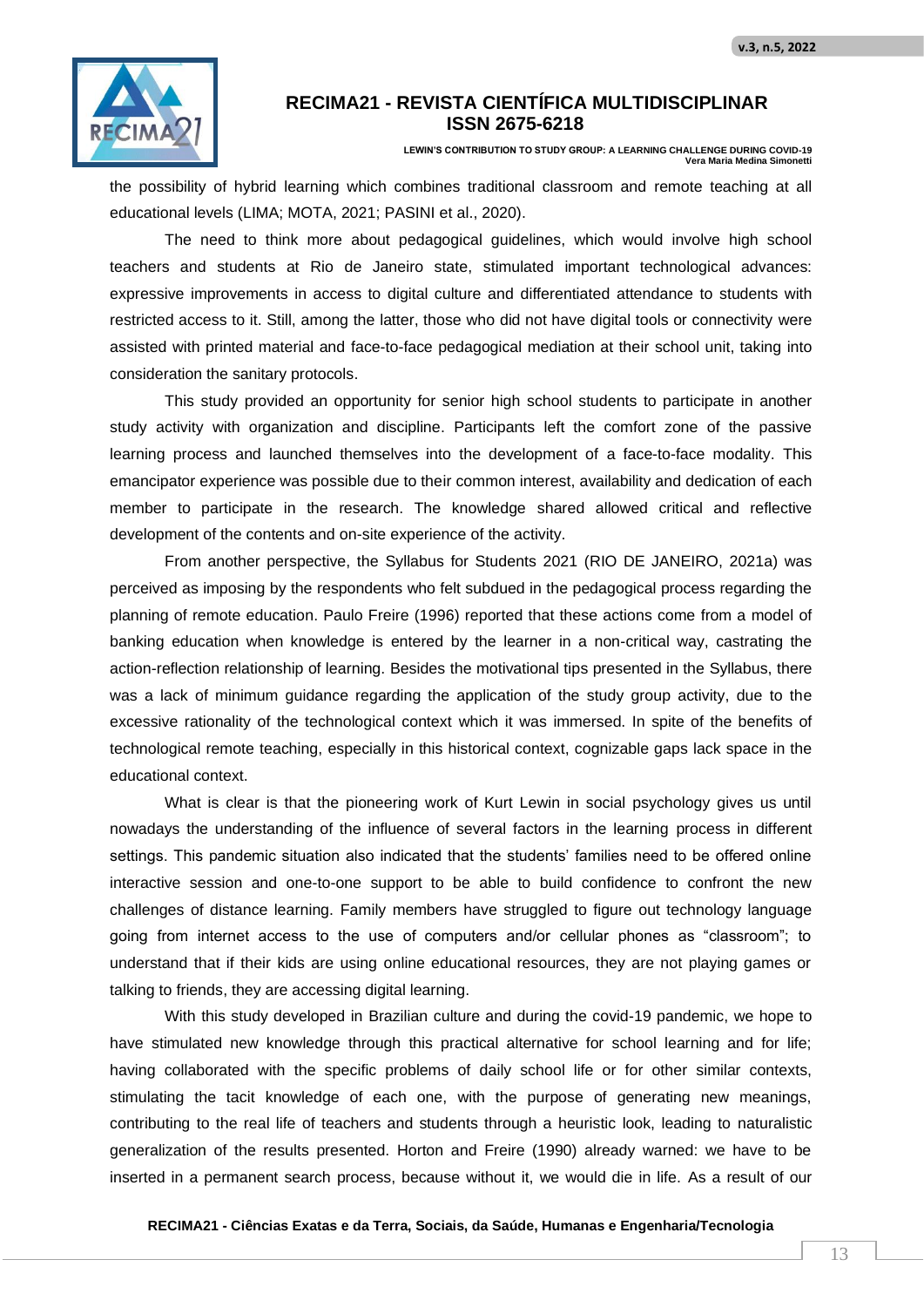

**LEWIN'S CONTRIBUTION TO STUDY GROUP: A LEARNING CHALLENGE DURING COVID-19 Vera Maria Medina Simonetti**

experience, we hope we have also contributed to the praxis of active pedagogical strategies which provides a critical view in the teaching-learning process. The coronavirus pandemic has made it clear that the Brazilian public school system needs the participation of the families to fulfill its mission.

Meanwhile, the pandemic led also to multiplying crisis as loss of work, and lack of food and home, challenges to overcome, as the consequences by covid-19 will persist and must be addressed. Through this crisis, political impasses in the field of health in Brazil significantly aggravated the situation of education throughout the nation, especially with regard to the opening of public schools and the resumption of activities during such a catastrophic period. Clearly, basic education needs to be the center of government attention, in order to be included in the list of essential activities. Finally, the covid-19 era education compels government, educators and families to confront the new challenges of distance learning beyond the current crisis.

### **REFERENCES**

BIGGE, M. L. **Learning theories for teachers**. New York: Harper & Row, 1964.

BRAZIL. Ministério da Educação [Ministry of Education]. Educação e Coronavírus [Education and coronavirus]. *CNE aprova diretrizes para escolas durante a pandemia* [CNE approves guidelines for schools during the pandemic]. Brasília: Ministério da Educação, 2020. http://portal.mec.gov.br/ultimas-noticias/12-acoes-programas-e-projetos-637152388/89051-cneaprova-diretrizes-para-escolas-durante-a-pandemia.

BRAZIL. Presidência da República [Presidency of the Republic]. **Lei nº 9.394, de 20 de dezembro de 1996** [Law n. 9.394**.** December, 20, 1996] Lei das Diretrizes e Bases da Educação [Law of Directives and Bases of Education]. Estabelece as diretrizes e bases da educação nacional [Sets the directives and bases of national education]. Brasília: Presidência da República, 1996.

CHOENHERR, N. Discovering why study groups are more effective*.* **The Source**, 17 July. 2006. https://source.wustl.edu/2006/07/discovering-why-study-groups-are-more-effective/.

DEZIN, N. K.; LINCOLN, Y. S. **Handbook of qualitative research**. California: Sage Publications, 1994.

FONSECA, E. da S.; VERNI, D. E. S. O uso do ambiente teams para o ensino híbrido durante a pandemia do covid-19 [The use of teams for hybrid teaching during the covid-19 pandemic]. **RECIMA21 - Revista Científica Multidisciplinar**, v. *2*, n. 11, p. e211998, ISSN 2675- 6218. ISSN 2675-6218. DOI: https://doi.org/10.47820/recima21.v2i11.998.

FONTANA, A.; FREY, J. H. Interviewing: the art of science. *In:* DEZIN, N. K.; LINCOLN, Y. S. (Ed). **Handbook of qualitative research**. California: Thousand Oaks: Sage Pu pblications, 1994. p. 361- 376.

FREIRE, P. **Pedagogia da autonomia**: saberes necessários à prática educativa [Pedagogy of Autonomy: knowledge necessary for educational practice]. São Paulo: Paz e Terra, 1996.

HORTON, M.; FREIRE, P. **We make the road by walking**: conversations on education and social change. Philadelphia: Temple University Press, 1990.

LEWIN, K. **Field theory in social science**. New York: Harper & Brother Publishers, 1951.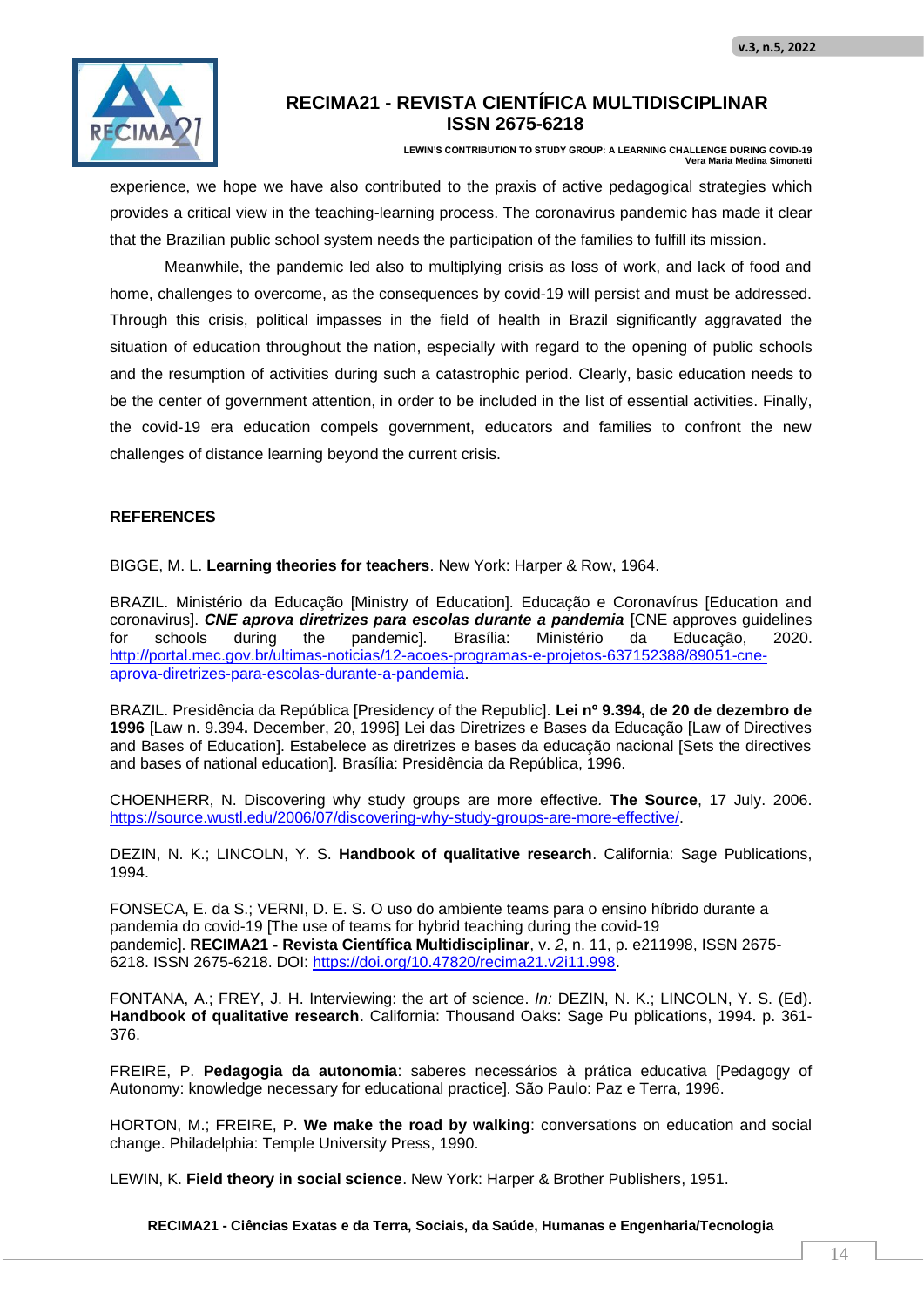

**LEWIN'S CONTRIBUTION TO STUDY GROUP: A LEARNING CHALLENGE DURING COVID-19 Vera Maria Medina Simonetti**

LIMA, H. A. de B.; MOTA NETO, I. B. da. Desafios encontrados pela docência no ensino remoto diante da pandemia: uma revisão bibliográfica [Challenges in remote teaching in the face of the pandemic: a literature review]. **Revista Ibero-Americana de Humanidades, Ciências e Educação**, v. 7, n. 4, p. 15-28. https://doi.org/10.51891/rease.v7i4.940.

MARX, M. H.; HILLIX, W. A. **Sistemas e teorias em psicologia** [Systems and theories in psychology]. São Paulo: Cultrix, 1978.

O GLOBO. Abril é o mês mais mortal da pandemia da Covid-19 no Brasil [April is the deadiest month of the Covid-19 pandemic in Brazil]. **O Globo**, 24 April. 2021. https://oglobo.globo.com/sociedadeabril-o-mes-mais-mortal-da-pandemia-da-covid-19-no-brasil-24986611.

OLIVEIRA, S. L. de; SIQUEIRA, A. F.; ROMÃO, E. C. Aprendizagem Baseada em Projetos no Ensino Médio: estudo comparativo entre métodos de ensino [Project-Based Learning in High School: comparative study between teaching methods]. **Bolema**, v. 34, n. 67, p. 764-785, 2020. http://dx.doi.org/10.1590/1980-4415v34n67a20.

PASINI, C. G. D.; CARVALHO, E. de; ALMEIDA, L. H. C. A educação híbrida em tempos de pandemia: algumas considerações [Hybrid education in times of pandemic: few considerations]. Edital Emergencial 06/2020. [Emergency call notice] June 2020. Rio Grande do Sul: Universidade Federal de Santa Maria, 2020. http://docplayer.com.br/192736172-A-educacao-hibrida-em-tempos-depandemia-algumas-consideracoes-1-texto-para-discussao-texto-publicado-em-29-06-2020.html

RIO DE JANEIRO. **Plano de estudo para alunos 2021** [Syllabus for students 2021]. Apostila [Syllabus]. Secretaria de Educação do Rio de Janeiro [Rio de Janeiro State Education Department] – Rio de Janeiro: SEEDUC-RJ, 2021a.

RIO DE JANEIRO. Prefeitura de Maricá [Marica City Hall]. Prefeitura prorroga bandeira Laranja até quinta-feira (08/04). [City Hall extends Orange flag until Thursday (April 08). Rio de Janeiro: Prefeitura de Maricá; 2021b. https://www.marica.rj.gov.br/2021/04/02/prefeitura-prorroga-bandeira-laranja-atequinta-feira-08-04/.

SCHOTKA, R. **SuccessfulStudy Strategies**: studying in groups. Handout. Pforzheimer Learning and Teaching Center. Wellesley College. Wellesley, Massachusetts: Wellesley, 2020. https://www.wellesley.edu/sites/default/files/assets/departments/pltc/files/students/Successful%20Stud y%20Strategies-%20Study%20Groups.pdf.

SILVA, G. H. G. da. Contribuições de um grupo de estudos na formação inicial de professores de matemática [Contributions of a study group in the initial training of mathematics teachers]. **Práxis Educacional**. Vitória da Conquista, v. *7*, n. 10, p. 69-84, jan./june. 2011. https://periodicos2.uesb.br/index.php/praxis/article/view/651/539.

SIMONETTI, V. M. M. Grupo de estudos: aprendizagem ativa durante a pandemia da covid-19 [Study group: active learning during the covid-19 pandemic]. **Revista Ibero- americana de Humanidades, Ciências e Educação – REASE**, São Paulo, v. *7*, n. 6, p. 102-121, June. 2021. https://doi.org/10.51891/rease.v7i6.1355.

SIMONETTI, V. M. M. Professores dos Estados Unidos da América: suas concepções teóricas e os auto-relatos de suas práticas docentes [US teachers' theoretical assumptions and teaching practices: traditional and critical pedagogies]. *2*, 241. *In:* **48ª Reunião Anual da SBPC**, São Paulo, 1996.

SLAYMAKER, K. **How to create an effective study group**. [*S. l.: s. n*.], 2020. https://www.collegeraptor.com/find-colleges/articles/tips-tools-advice/create-effective-study-group/.